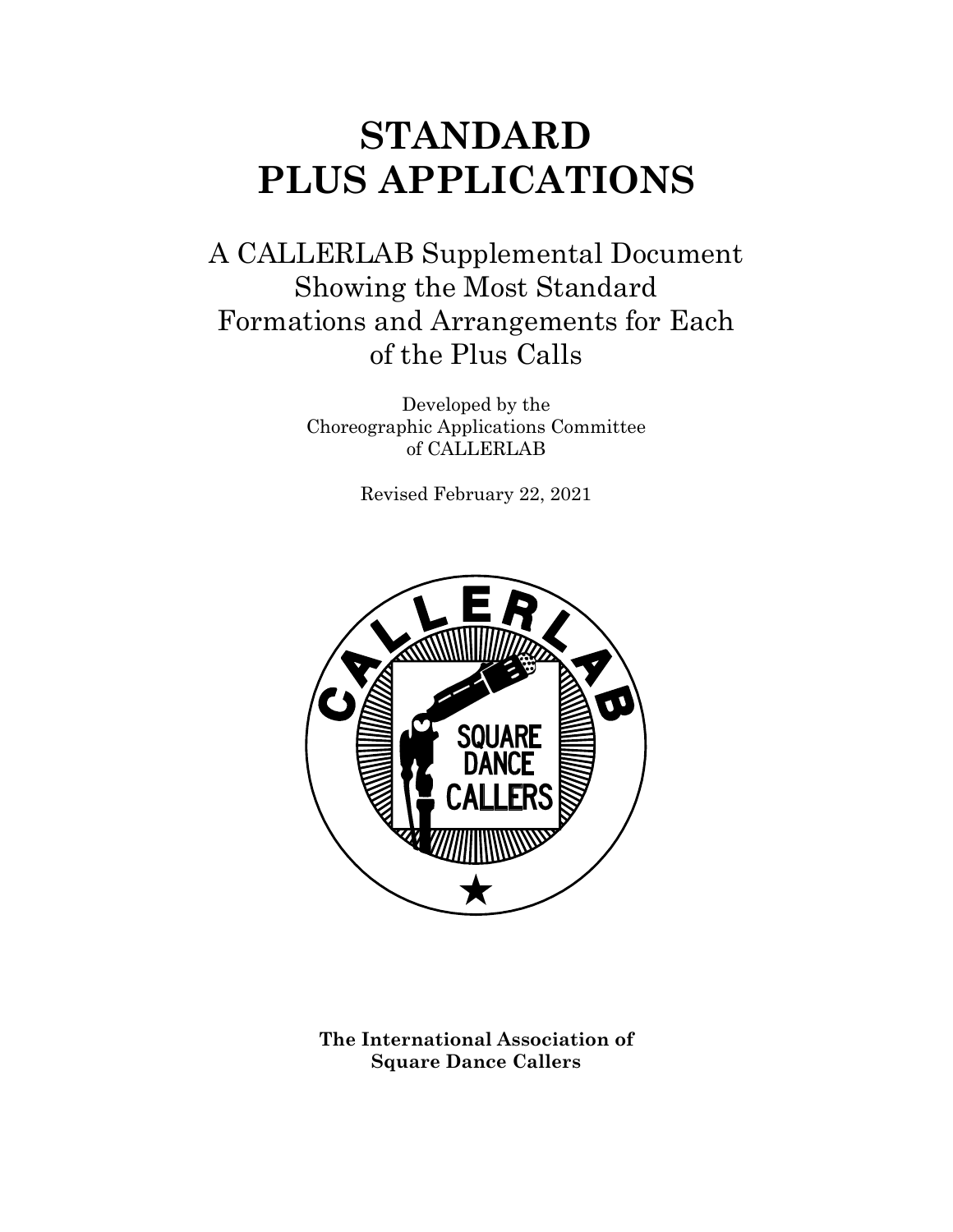#### **Revision History**

| Date       | Page | Change                                                                                                                                                                                                                                                                       |
|------------|------|------------------------------------------------------------------------------------------------------------------------------------------------------------------------------------------------------------------------------------------------------------------------------|
| 1992       |      | Original Document Published                                                                                                                                                                                                                                                  |
| 1995       |      | <b>First Revision</b>                                                                                                                                                                                                                                                        |
| 1997       |      | Second Revision                                                                                                                                                                                                                                                              |
| 2001       |      | 1997 Document revised as follows:<br>1) Eight Chain Thru added                                                                                                                                                                                                               |
| 2005       |      | 1) Eight Chain Thru deleted and moved back to Mainstream<br>2) Formations listed for 8 dancers using the CALLERLAB<br>Formation Sheet names. In some cases this required the<br>discussion of several additional possibilities.<br>3) Changes made to reflect current usage. |
| 10/09/2006 |      | Moved Spin Chain Thru to Basic and Mainstream Standard<br>Applications.                                                                                                                                                                                                      |
| 09/03/2015 |      | Moved Extend to Basic and Mainstream Standard Applications.                                                                                                                                                                                                                  |
| 02/22/2021 |      | Moved 3/4 Tag to Mainstream Standard Applications.<br>Updated the Purpose and Criteria sections.<br>Adjustments to format and to Arrangement references.                                                                                                                     |

#### Standard Applications Books

© 1991-2021 CALLERLAB, Inc. Topeka, KS, The International Association of Square Dance Callers. Permission to reprint, republish, and create derivative works without royalty is hereby granted provided this notice appears. Publication on the Internet of derivative works without royalty is hereby granted, provided this notice appears. Permission to quote parts, or all of, this document without royalty is hereby granted, provided this notice is included. Information contained herein shall not be changed nor revised in any derivation or publication.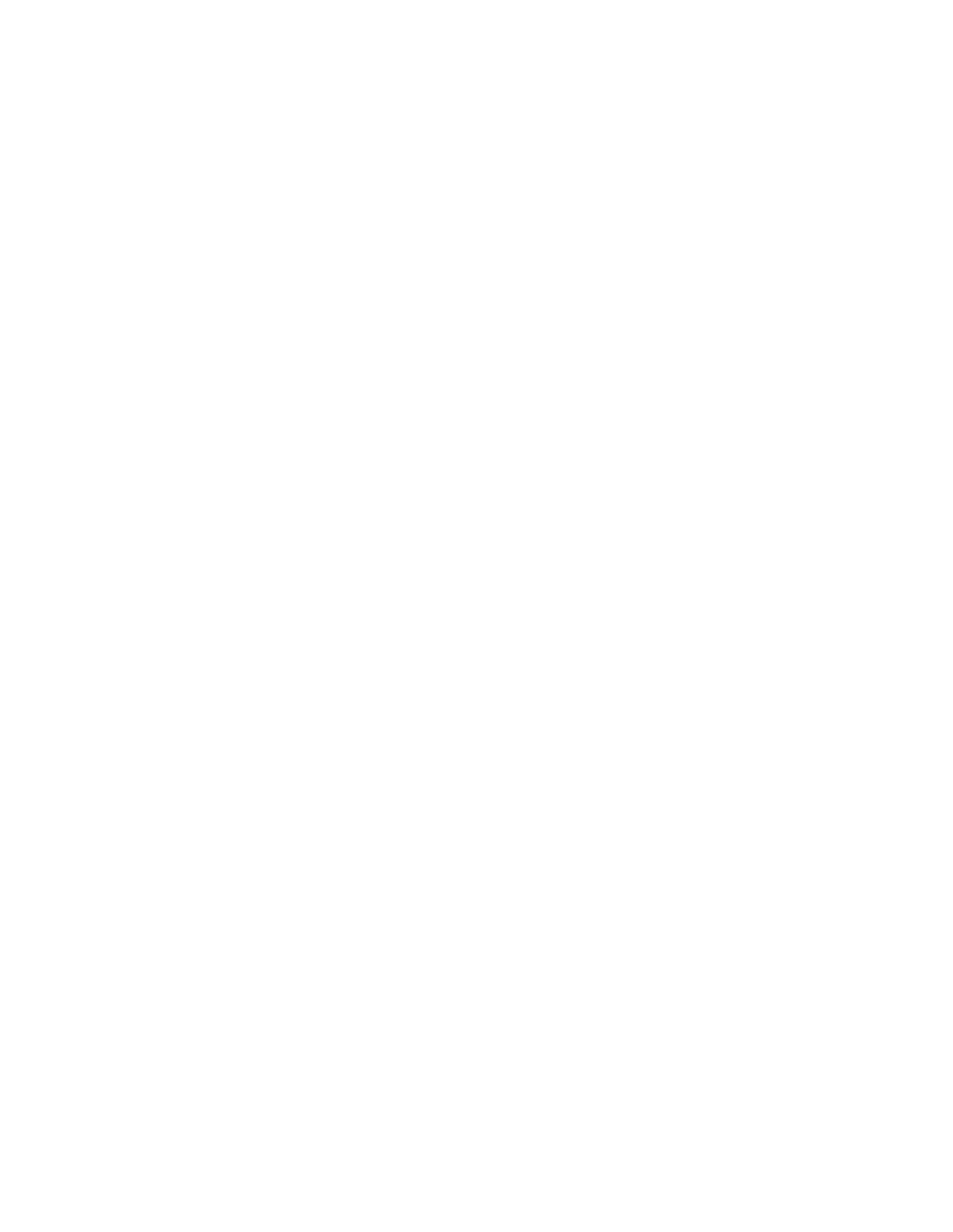# **TABLE OF CONTENTS - PLUS**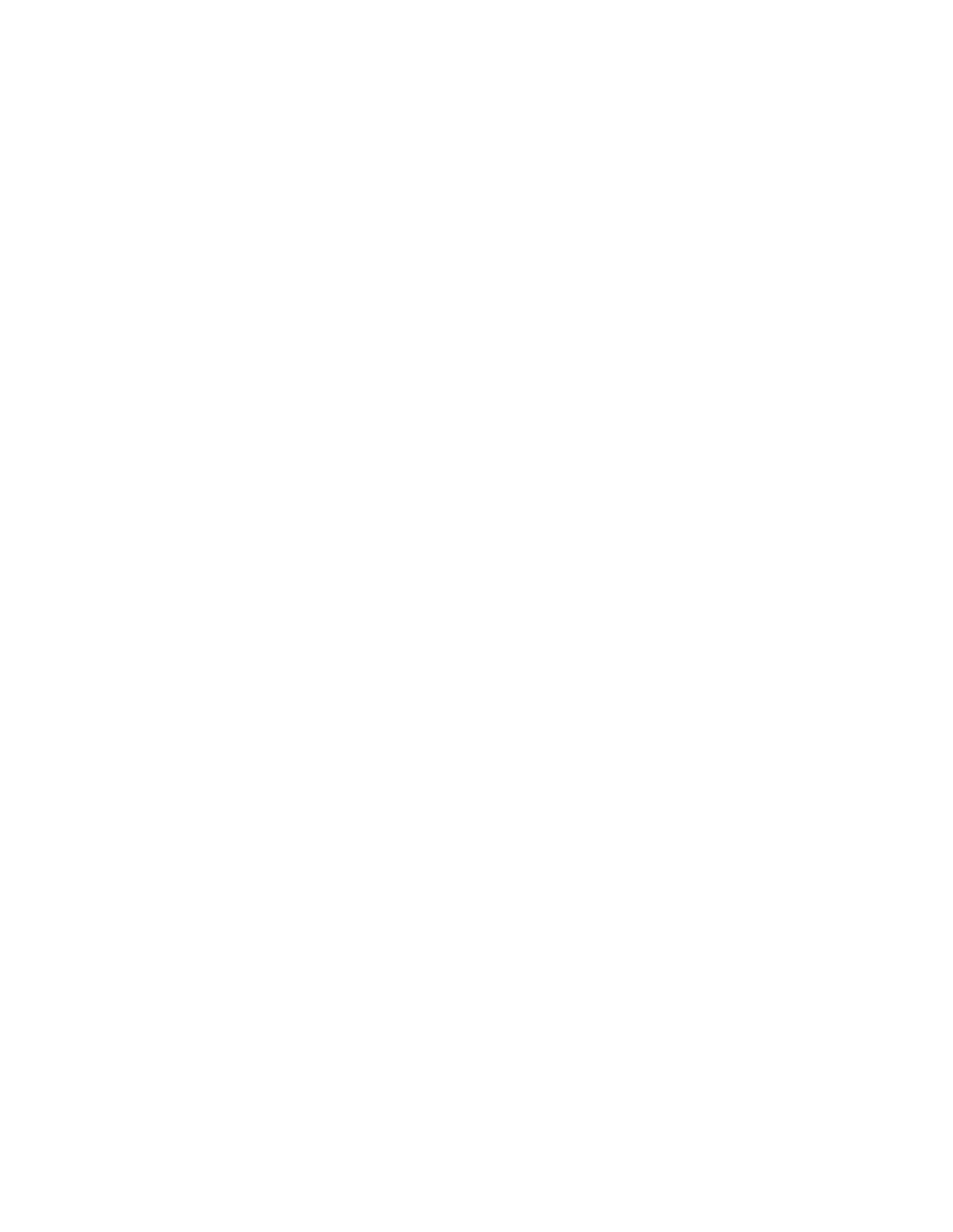# **STANDARD PLUS FORMATIONS AND ARRANGEMENTS**

# **PURPOSE**

The world of modern square dancing encourages dancers and callers to travel and expects them to be able to dance with and call to strangers. This means that dancers must receive adequate training to ensure a reasonable level of competency in each program. Callers must know which moves are on the appropriate program list and use them in accordance with the definitions while paying attention to correct timing, smooth body flow, and clarity of delivery. In addition, callers must be able to make some assumptions about the competency level of unknown dancers.

The purpose of this book is to document the accumulated knowledge of experienced callers regarding the crucial skill of being able to choose, from the multitude of possibilities, those starting positions for each call that are likely to be danced successfully. To make these choices, callers must develop realistic expectations about the knowledge of the average dancer. The reality for most teachers is a limited teaching time that requires compromises regarding the depth of detail taught. Over time, more or less common ground has evolved regarding those compromises. The concept of *Standard* versus *Extended Applications* was developed to assist in studying this aspect of modern square dance choreography. Our intention is to help callers distinguish between choreography that will likely be successful and choreography that may cause confusion.

To achieve this goal, it is necessary for a caller to know beforehand the specific Formations and Boy-Girl Arrangements with which the dancers are most comfortable. Since this varies from one call to another, a caller must know this for each and every call used. In this document, these applications are designated as *Standard*. The listed applications for each call are those from which a caller may reasonably expect close to 100% dancer success. The comments identify where a few cues or position hints may be necessary. Variations that are not listed are *Extended Applications*.

Listing only the Standard or "safe" Applications for each call should not be interpreted as implying that these are the only variations that callers should teach, or that they should never call the Extended Applications. Creativity and variety are important parts of modern square dancing, so there are times when the use of some Extended Applications is decidedly appropriate. Sometimes ample variety is provided by using a few of the less common applications listed here. At other times the priority should be smooth and successful sequences of Standard choreography. Successful callers are the ones who have learned how to accurately identify and exploit each of these times. This means that it is important for today's caller to study, understand, and be able to control the choreographic difficulty. They must be able to recognize when their choreography acquires the potential for causing squares to break down and be ready to adjust as needed.

Since the creation of the first edition of the "Standard Applications" in 1991, the existence of this documentation has influenced the terminology used to describe the expected level of competency at open dances and conventions. That, in turn, has influenced which applications were called at those dances. We hope that the result of this increased awareness is a better match between caller expectations and dancer competency.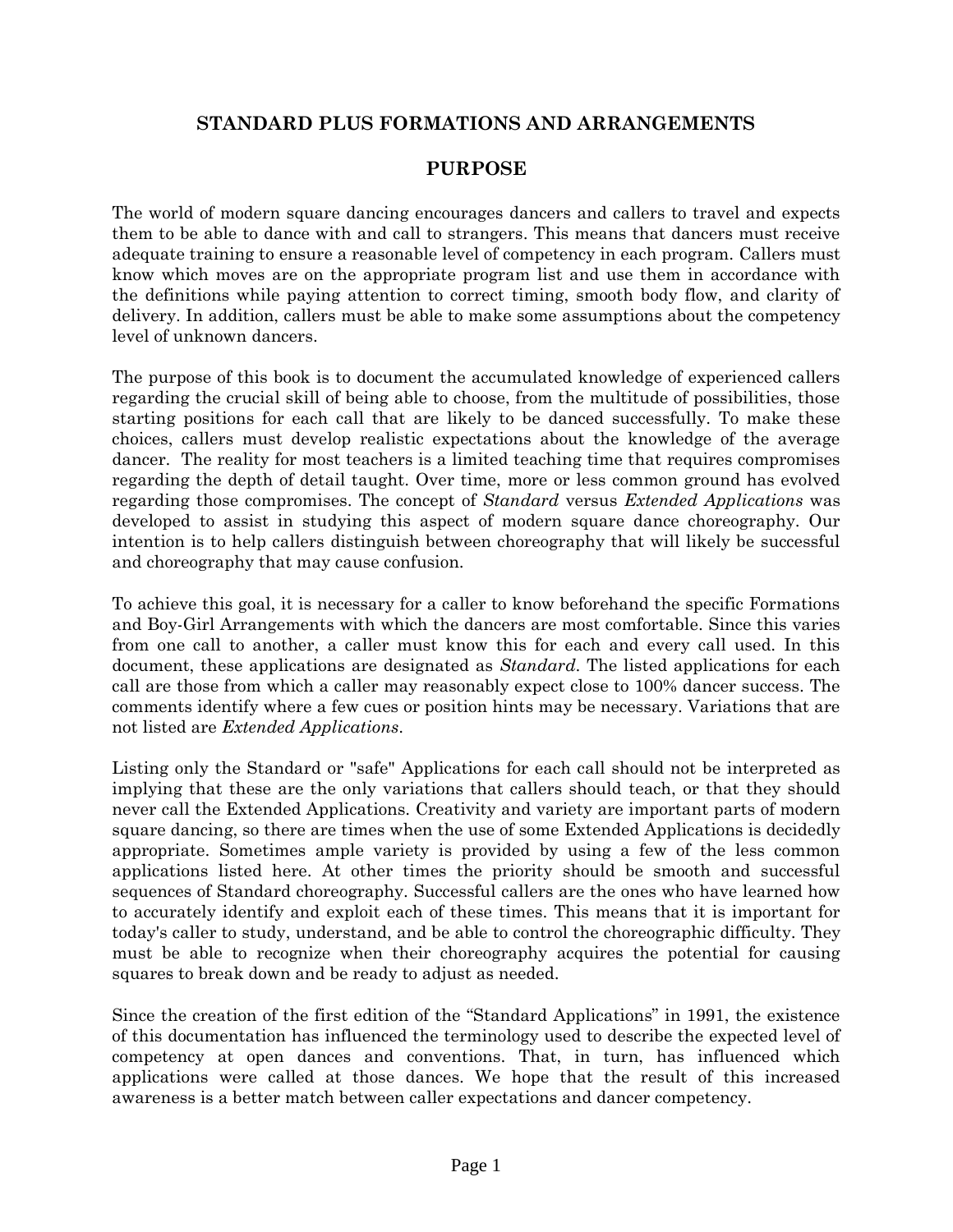### **STANDARD APPLICATION CRITERIA**

In addition to proper training, dancer success usually depends upon three factors:

- 1. **Experience:** Dancers will succeed if they have enough previous experience dancing the call from the particular Formation and Arrangement used. Comfort and confidence with a particular application will improve with repetition. The Formations and Arrangements that callers tend to use most often may, therefore, be defined as *Standard*.
- 2. **Familiar Feeling:** Dancers will succeed if they sense a familiar feeling to the action or result, even though the situation is new. It is sometimes also possible to consider a specific Formation and Arrangement as Standard for a given call if the dancers can be counted upon to dance the call successfully, even though the application is not called regularly.
- 3. **Caller Judgment and Assistance:** Dancers will succeed if the caller is good at judging the competency of the floor and providing subtle assistance and cues when needed. This document has been compiled by vote of a committee of competent callers who have learned to use good body flow, gradual increases in difficulty, and minimal hints. We have tried to indicate where there are increases in difficulty and where hints might be needed in order to assist newer callers in developing their skills.

Although the Standard Application documentation began with one purpose, it has developed into documentation that can be used in at least three separate ways.

- a) The original purpose is as a descriptive reference for callers who need to predict the likely competence of unknown dancers.
- b) The second purpose is as a prescriptive guide for teachers regarding which applications to emphasize when preparing students for entrance into the wide world of modern square dancing. When time allows, callers are encouraged to teach additional applications as appropriate for the interest and ability of the class.
- c) The third purpose is as an inspirational resource to assist callers in developing their judgment and ability to help dancers successfully complete applications that are in the grey area between Standard and Extended.

For each call in the Plus Program and according to the criteria above, the following charts list the particular Formations and Arrangements that most experienced callers would, at this time, consider *Standard*. The Arrangement numbers correspond to those assigned in the "Names & Pictograms of Selected Formation Arrangements" document available from the CALLERLAB Website.

Often there is a grey area between Standard and Extended Applications. Some call usages are common in one location but rare in another. In order to enhance caller awareness and encourage some variety, these documents include comments indicating when helping words might be needed.

This document is reviewed regularly and reflects the current state of the Plus Program. Check the revision history for further details.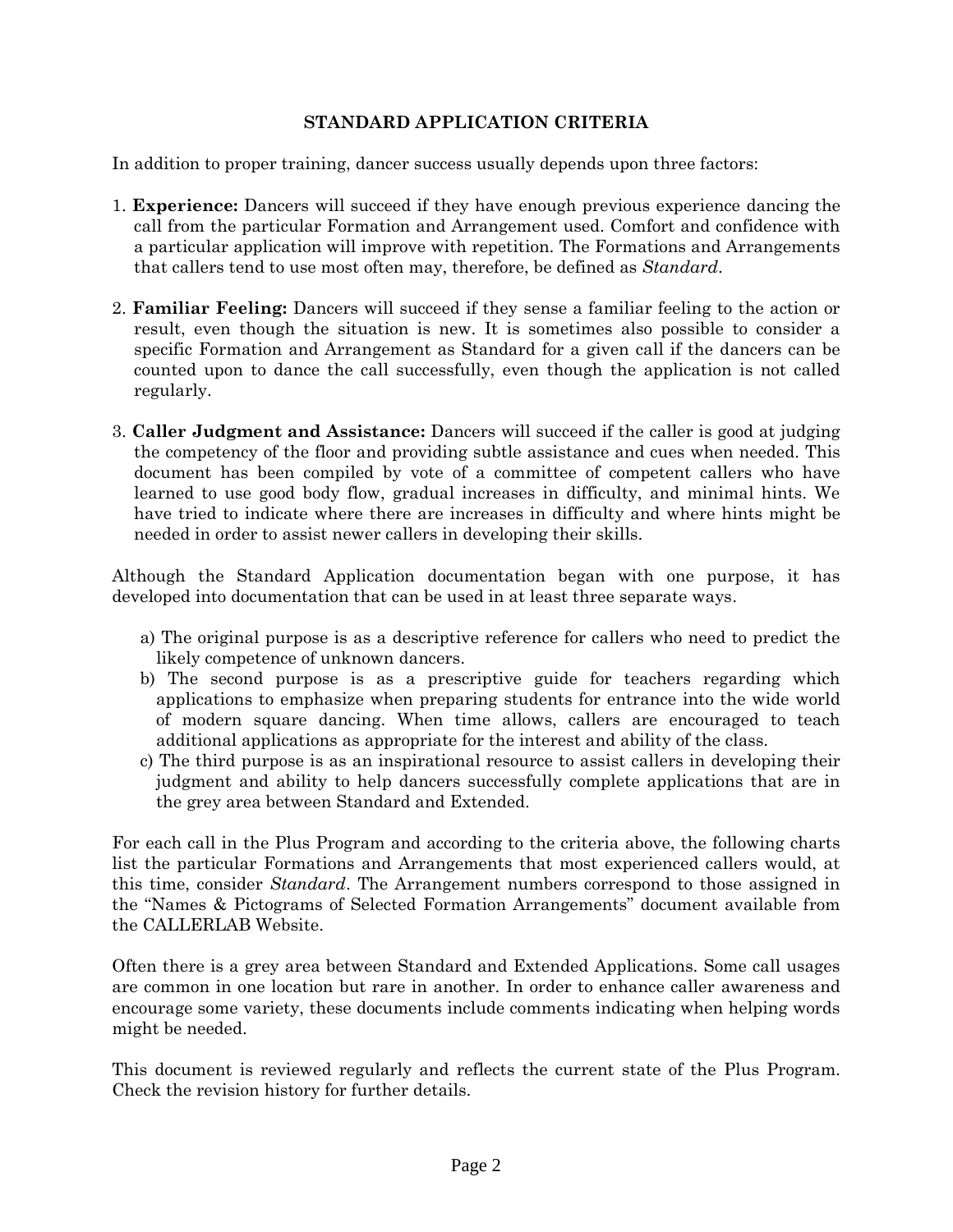# **PLUS PROGRAM**

# **CALL FORMATION(S) ARRANGEMENT(S) COMMENTS**

#### **Acey Deucey**

| Parallel Waves or        | All Arrangements | The most common applications are |
|--------------------------|------------------|----------------------------------|
| Parallel Two-Faced Lines |                  | Parallel Right-Hand Waves and    |
| (Right or Left-Handed)   |                  | Two-Faced Lines.                 |
|                          |                  |                                  |

### **All Eight Spin the Top**

| Right and Left Grand | Boys facing CCW     | Right and Left Grand Circle with    |
|----------------------|---------------------|-------------------------------------|
| Circle               | and Girls facing CW | Boys facing CW and Girls facing     |
|                      |                     | CCW should also be successful. Very |
| Wrong Way Thar       | Center 4 all the    | often called twice.                 |
|                      | same gender         |                                     |

# **(Anything) and Roll**

| Various formations and<br>arrangements depending | If the <i>(Anything)</i> and <i>Roll</i> call leaves active pairs facing<br>after turning in opposite directions, then success is nearly                                                                                                                                                                                                                                                                                                                                                                                                                            |
|--------------------------------------------------|---------------------------------------------------------------------------------------------------------------------------------------------------------------------------------------------------------------------------------------------------------------------------------------------------------------------------------------------------------------------------------------------------------------------------------------------------------------------------------------------------------------------------------------------------------------------|
| on the (Anything) call                           | guaranteed. Also, saying Roll to Face helps.                                                                                                                                                                                                                                                                                                                                                                                                                                                                                                                        |
|                                                  | Examples: Star Thru and Roll, Slide Thru and Roll,                                                                                                                                                                                                                                                                                                                                                                                                                                                                                                                  |
|                                                  | California Twirl and Roll, Partner Trade and Roll.                                                                                                                                                                                                                                                                                                                                                                                                                                                                                                                  |
|                                                  | Confusion regarding which wall to face is likely when the<br>anything call involves 1/4 or 1/2 turns with both dancers<br>turning in the same direction. These calls are best used just<br>before a resolution, clarified with information about the<br>ending position, or followed by a flexible call.<br>Examples: From Squared Set: Heads Touch 1/4 and Roll<br>and Slide Thru (should be facing your corner). From Tidal<br>Wave: Single Hinge and Roll (should be in Facing Lines).<br>From Right-Hand Waves: Trade and Roll, change hands,<br>Left Allemande |

# **(Anything) and Spread**

| Various formations and | The most common <i>and Spread</i> applications include: |  |
|------------------------|---------------------------------------------------------|--|
| arrangements depending | From a Static Square: Heads Star Thru and Spread        |  |
| on the (Anything) call | From "0" (Normal Couples) Two-Faced Lines:              |  |
|                        | Ferris Wheel and Spread                                 |  |
|                        | From Lines Facing Out: Wheel and Deal and Spread        |  |
|                        | From "1" (Boys facing in) Parallel Right-Hand Waves:    |  |
|                        | Follow Your Neighbor and Spread                         |  |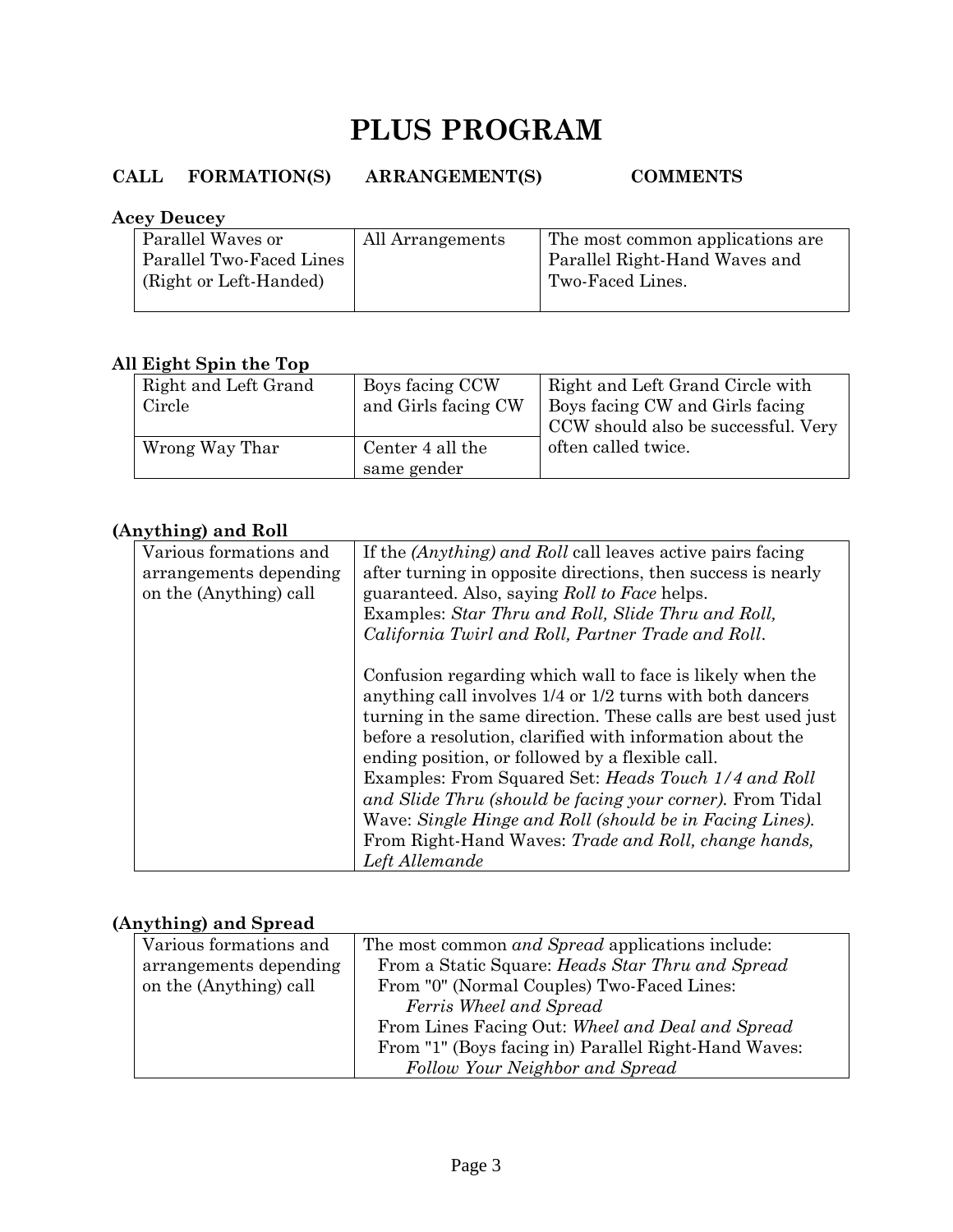### **Chase Right**

| TUDU TILETIV            |                      |                                      |
|-------------------------|----------------------|--------------------------------------|
| Lines Facing Out        | "0" (Normal Couples) | Setting up a smooth body flow        |
|                         |                      | should be carefully considered. Walk |
|                         |                      | and Dodge, Chase Right is a nice     |
|                         |                      | combination.                         |
| Centers active in Back- | "0" (Normal Couples) | This use is not as common and will   |
| to-Back couples         |                      | likely need helping words to keep    |
| (Center Four Chase)     |                      | the dancers in the center. (e.g.,    |
| Right)                  |                      | Heads Pass Thru and in the center    |
|                         |                      | Heads Chase Right.)                  |

# **Coordinate**

| Right-Hand Columns | "0" (#1 $\&$ #3 dancers | From any other arrangement, expect |
|--------------------|-------------------------|------------------------------------|
|                    | are Girls and #2 $\&$   | considerable breakdown.            |
|                    | $\#4$ dancers are Boys) |                                    |

# **Crossfire**

| Right-Hand Parallel    | "0" (Normal Couples) | This is the most common               |
|------------------------|----------------------|---------------------------------------|
| Two-Faced Lines        |                      | application. The other two listed     |
|                        |                      | applications will also likely be      |
|                        |                      | successful, but using any other       |
|                        |                      | formation or arrangement will cause   |
|                        |                      | significant breakdown.                |
| Right-Hand Tidal Two-  | "0" (Normal Couples) | Saying <i>Each Four Crossfire</i> and |
| Faced Line             |                      | clearly establishing the ending wave  |
|                        |                      | will help.                            |
| Center Right-Hand Two- | Normal Couples in    | Successful if caller is clear about   |
| Faced Line (Centers )  | the Two-Faced Line   | who is active.                        |

### **Cut the Diamond**

| Right-Hand Diamonds  | " $1/2$ " (Boys as | "0" (Boys as points) may be                        |
|----------------------|--------------------|----------------------------------------------------|
| (All four Diamond    | centers, Girls as  | successful with some helping words.                |
| centers in one wave) | points)            | Other arrangements tend to be more                 |
|                      |                    | successful with <i>Cut</i> than with <i>Flip</i> . |
|                      |                    | (See Diamond Circulate comments.)                  |

# **Diamond Circulate**

| Right-Hand Diamonds or   | All Arrangements | "0" or " $1/2$ " (centers are same |
|--------------------------|------------------|------------------------------------|
| Left-Hand Diamonds       |                  | gender) are most common. Other     |
| (All four Diamond)       |                  | arrangements are usually           |
| centers in one wave)     |                  | successful.                        |
| Center Four Dancers in a |                  | Point-To-Point Diamonds will need  |
| Diamond                  |                  | helping words especially if Cut or |
| $(Centers \dots)$        |                  | <i>Flip</i> is called.             |
|                          |                  | Facing Diamonds are not standard.  |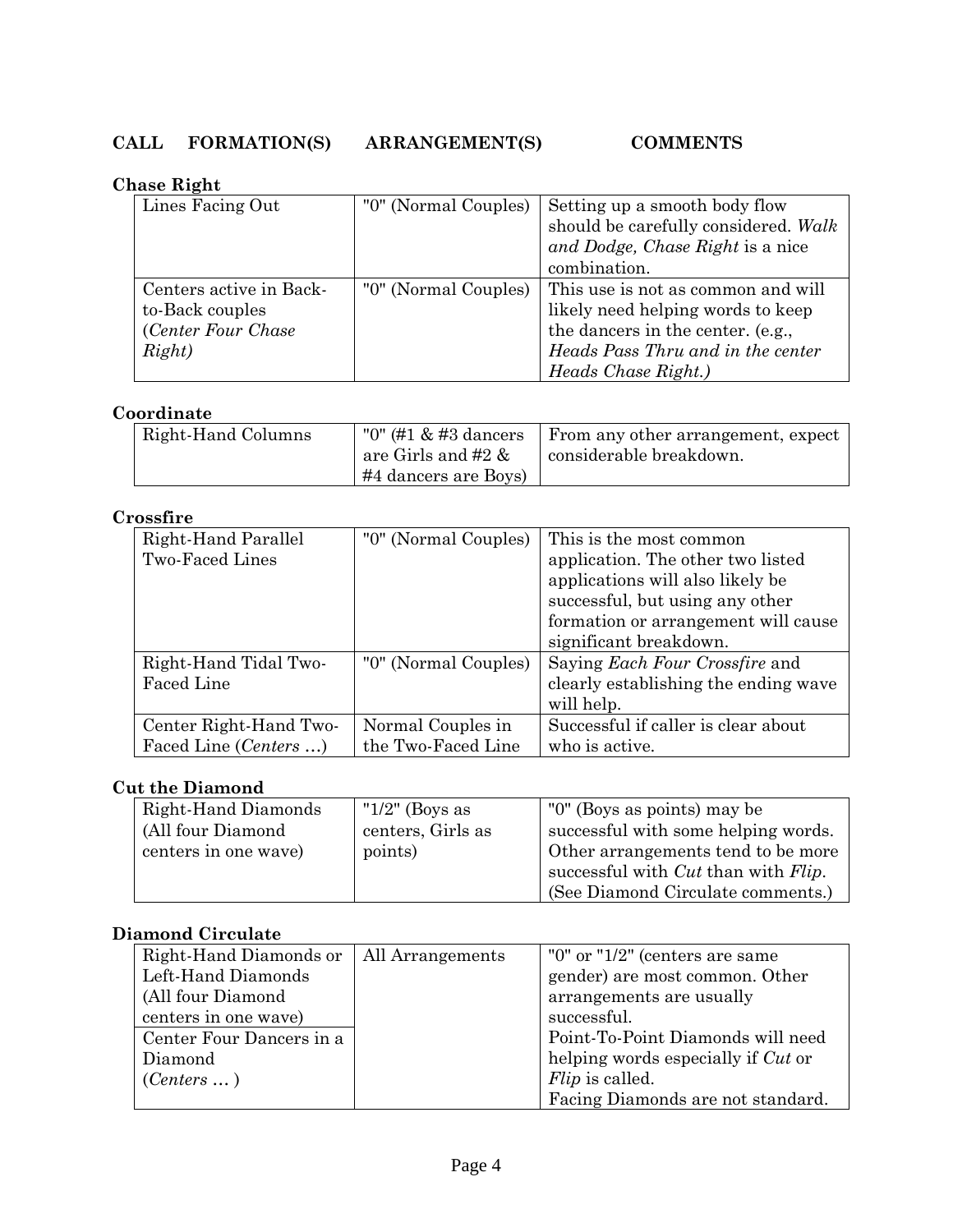# **Dixie Grand**

| Double Pass Thru      | "0" (Normal Couples) | Cue words right, left, right will    |
|-----------------------|----------------------|--------------------------------------|
| Single File Promenade | Arrangement as       | increase success from other          |
| with BBGG and Boys U- | indicated at left.   | formations and arrangements.         |
| Turn Back             |                      |                                      |
| Trade By              | "0" (Normal Couples) | These are less common and may        |
| Eight Chain Thru      |                      | need the cue Everyone begin with the |
|                       |                      | right, Dixie Grand                   |

### **Explode the Wave**

| $\mathbf{F}$           |                       |                                              |
|------------------------|-----------------------|----------------------------------------------|
| Right-Hand Parallel    | "0" (Girls as centers | Marginally successful from "1" or "2"        |
| Waves                  | and Boys as ends)     | Right-Hand Wave, provided the hint           |
|                        |                       | boys with boys and girls with girls is       |
|                        |                       | given prior to the call.                     |
| Left-Hand Parallel     | "0" (Girls as ends)   | Successful because the turning               |
| Waves                  | and Boys as centers)  | direction and ending action is the           |
|                        |                       | same as for "0" Right-Hand Waves.            |
| <b>Tidal Wave</b>      | "0"                   | <i>Each 4</i> will help success, and this is |
|                        | Right: BGGBBGGB       | best used just before Left Allemande.        |
|                        | Left: GBBGGBBG        |                                              |
| Center Right-Hand Wave | Same arrangements     | Call directed to Centers. Successful         |
| (Centers )             | in wave as above      | if caller is clear about who is active.      |

# **Explode and (Anything)**

| Right-Hand Parallel      | "0" (Girls as centers, | Success will depend greatly on the          |
|--------------------------|------------------------|---------------------------------------------|
| Waves                    | and Boys as ends       | Anything call. Emphasizing the              |
| Left-Hand Parallel       | "0" (Girls as ends     | word and helps success. Success is          |
| Waves                    | and Boys as centers)   | best with Anything calls that begin         |
|                          |                        | with a Right Pull By (e.g., Right and       |
|                          |                        | Left Thru, Square Thru), or use the         |
|                          |                        | Right Hand (e.g., Touch 1/4, Box the        |
|                          |                        | $G$ <i>nat</i> ).                           |
| <b>Tidal Wave</b>        | Right: BGGBBGGB        | Saying <i>Each 4</i> will increase success. |
|                          | Left: GBBGGBBG         | <i>Explode and Swing</i> is nice in         |
|                          |                        | singers.                                    |
| Center Four dancers in a | <b>BGGB</b> wave       | Successful if caller is clear about         |
| Right-Hand Wave          |                        | who is active. (e.g., <i>Center Wave</i>    |
| (Centers )               |                        | $Explode$ and $\ldots$ )                    |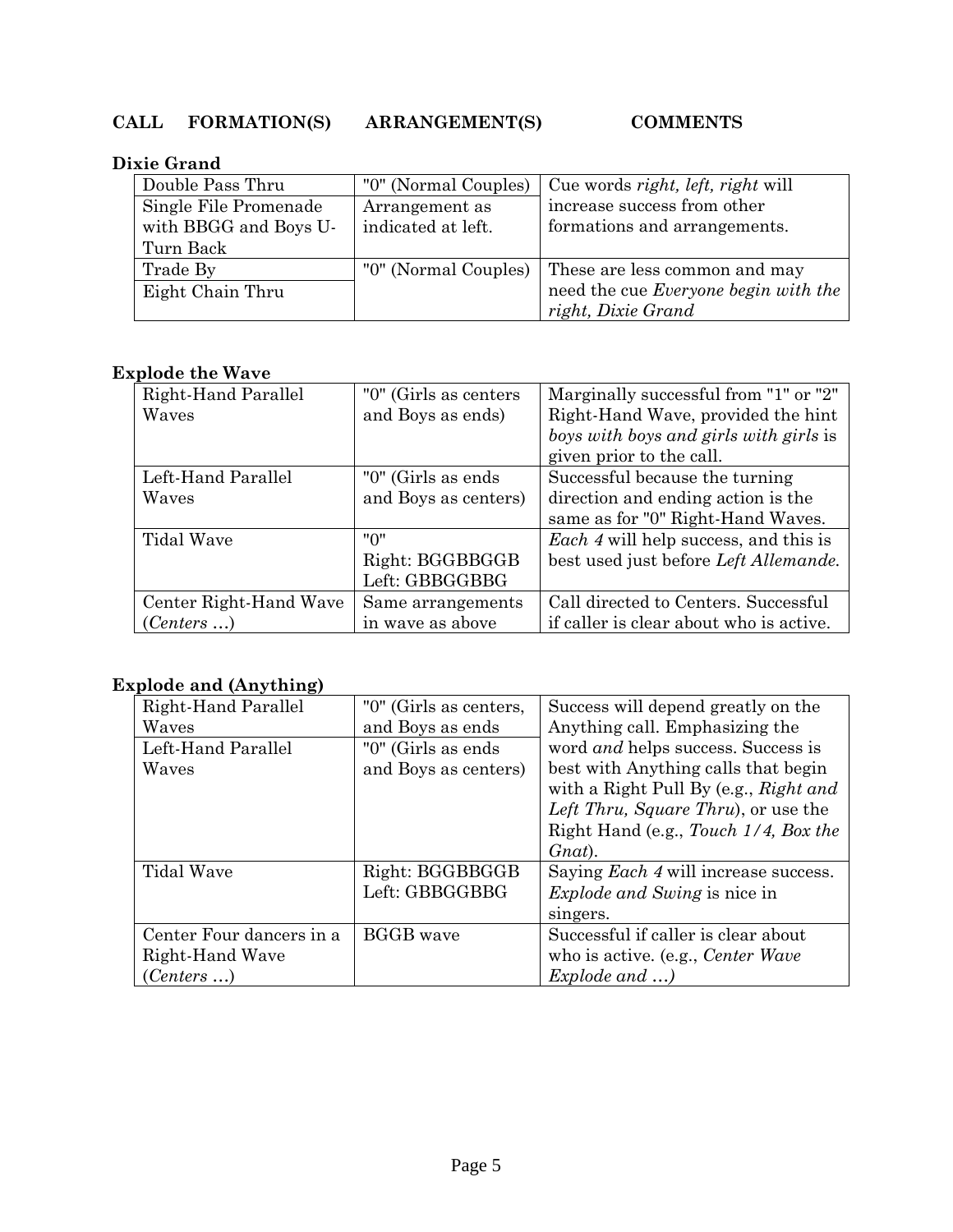### **Fan the Top**

| 11.32.5                               |                        |                                                                                                                                                                                             |
|---------------------------------------|------------------------|---------------------------------------------------------------------------------------------------------------------------------------------------------------------------------------------|
| Right-Hand Parallel                   | "0" (Girls as centers) | This is rarely a "safe" call because                                                                                                                                                        |
| Waves                                 | and Boys as ends)      | Centers, who must start the action                                                                                                                                                          |
| Center Four dancers in a              | BGGB wave in the       | with left hands (when it is called                                                                                                                                                          |
| Right-Hand Wave                       | center                 | from Right-Hand Waves), must                                                                                                                                                                |
| (Centers )                            |                        | resist their natural tendency to start                                                                                                                                                      |
| Right-Hand Tidal Wave<br>(Each Four ) | BGGB in each four      | all calls with a right hand. Best<br>success with this call is after a call<br>where all have used their right<br>hands, as in the series: "Single"<br>Hinge, (Girls connect) Fan the Top". |

# **Flip the Diamond**

| Right-Hand Diamonds  | " $1/2$ " (Boys as   | "0" (Boys as points) may be      |
|----------------------|----------------------|----------------------------------|
| (All four Diamond)   | centers and Girls as | successful with helping words.   |
| centers in one wave) | points)              | (See Diamond Circulate Comment.) |

# **Follow Your Neighbor**

| Right-Hand Parallel      | "1" (Boys facing in   | And Spread follows so often that do  |
|--------------------------|-----------------------|--------------------------------------|
| Waves                    | and Girls facing out) | not Spread may have to be added.     |
| Center Four dancers in a | Boys facing in and    | This is not as common and the call   |
| Right-Hand Box           | Girls facing out      | must be clearly directed to the Box. |
| Circulate                |                       |                                      |

# **Grand Swing Thru**

| Right-Hand Tidal Wave | All Arrangements | Most common is "0" or "1/2" Tidal    |
|-----------------------|------------------|--------------------------------------|
|                       |                  | Wave (BGGBBGGB or GBBGGBBG)          |
| Left-Hand Tidal Wave  | All Arrangements | Grand Left Swing Thru will likely    |
|                       |                  | be successful from all arrangements, |
|                       |                  | but is most common from "0" or "1/2" |
|                       |                  | (GBBGGBBG or BGGBBGGB).              |

# **Linear Cycle**

| Right-Hand Parallel      | "0" (Girls as centers)  | Other arrangements are not safe        |
|--------------------------|-------------------------|----------------------------------------|
| Waves                    | and Boys as ends)       | without a workshop.                    |
| Center Four dancers in a | <b>BGGB</b> center wave | Successful if caller is clear about    |
| Right-Hand Wave          |                         | who is active. It is a nice resolution |
| (Centers )               |                         | to home when used from a "0"           |
|                          |                         | Quarter Tag.                           |
| Right-Hand Tidal Wave    | "0" (BGGBBGGB)          | Saying <i>Each Four</i> will increase  |
|                          |                         | success; however, this is not as       |
|                          |                         | common and dancers will tend to        |
|                          |                         | stop where <i>Recycle</i> would end.   |
| Left-Hand Parallel       | "0" (GBBGGBBG)          | This is not standard and will need     |
| Waves                    |                         | hints; but, because it ends in normal  |
|                          |                         | lines, it is fairly easy to workshop.  |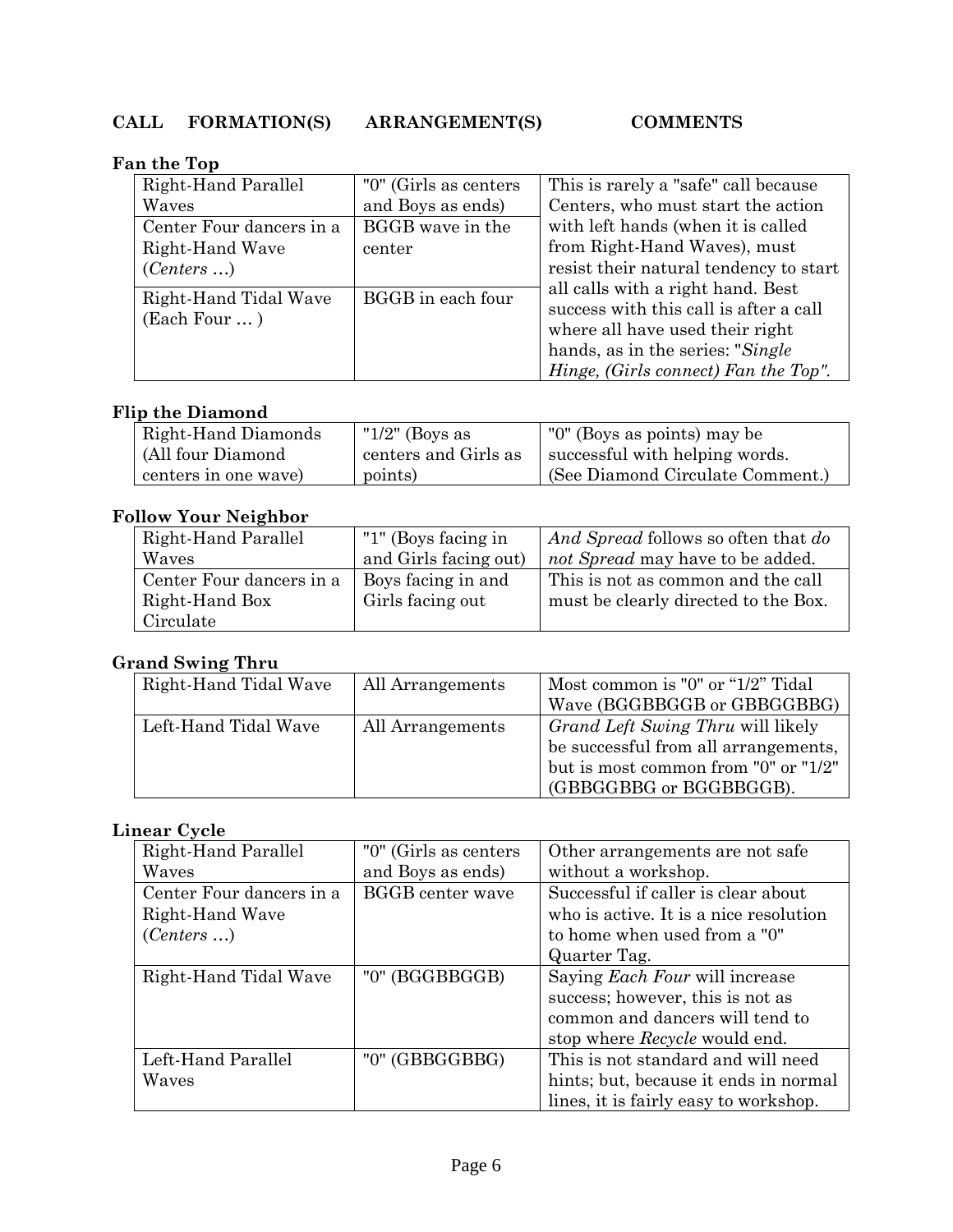#### **Load the Boat**

| Facing Lines | "0" (Normal Couples)   <i>Ends Load the Boat</i> will probably |
|--------------|----------------------------------------------------------------|
|              | succeed from any arrangement.                                  |
|              | Centers only Load the Boat usually                             |
|              | succeeds only from half-sashayed                               |
|              | couples in the center ("0" (BGBG) or                           |
|              | "2" $(GGBB)$ lines).                                           |

# **Peel Off**

| Completed Double Pass | "0" (Normal Couples) | In some areas, <i>Peel Off</i> is rarely |
|-----------------------|----------------------|------------------------------------------|
| Thru                  |                      | called so no variation is truly "safe".  |
|                       |                      | This is the most common                  |
|                       |                      | application.                             |
|                       | "4" (Half-Sashayed   | The "4" ends in a normal line so         |
|                       | Couple followed by a | dancers can correct errors easily.       |
|                       | Normal Couple)       |                                          |

# **Peel the Top**

| Right-Hand "Z" formed |                           | "Z" formed from "1/2"   Called almost exclusively from this |
|-----------------------|---------------------------|-------------------------------------------------------------|
| from Parallel Right   | Right-Hand Wave           | Formation and arrangement.                                  |
| Waves, Tidal Wave or  | plus the call <i>Ends</i> | For Tidal Waves say <i>Each Four</i>                        |
| Center Wave           | (Girls) Fold.             | For Center Wave say Centers                                 |

# **Ping Pong Circulate**

| Right-Hand 1/4 Tag | "0" (Right-Hand     | Often called twice. "0" is most    |
|--------------------|---------------------|------------------------------------|
|                    | Wave with Girls as  | common. "1" or "2" (one gender in  |
|                    | centers and Boys as | wave) should not cause significant |
|                    | ends between        | breakdown if those ending outside  |
|                    | Normal Couples)     | are cued.                          |

# **Relay the Deucey**

| Right-Hand Parallel | "0" (Girls as centers) | Called almost exclusively from this |
|---------------------|------------------------|-------------------------------------|
| Waves               | and Boys as ends)      | arrangement.                        |

# **Single Circle to a Wave**

| Eight Chain Thru       | All Arrangements | Most common from "0" (Normal        |
|------------------------|------------------|-------------------------------------|
|                        |                  | Couples).                           |
| Double Pass Thru       | All Arrangements | Successful if caller is clear about |
| (Centers )             |                  | who is active; however, many        |
| Center Four dancers in | All Arrangements | following choreographic options may |
| <b>Facing Couples</b>  |                  | be non-standard.                    |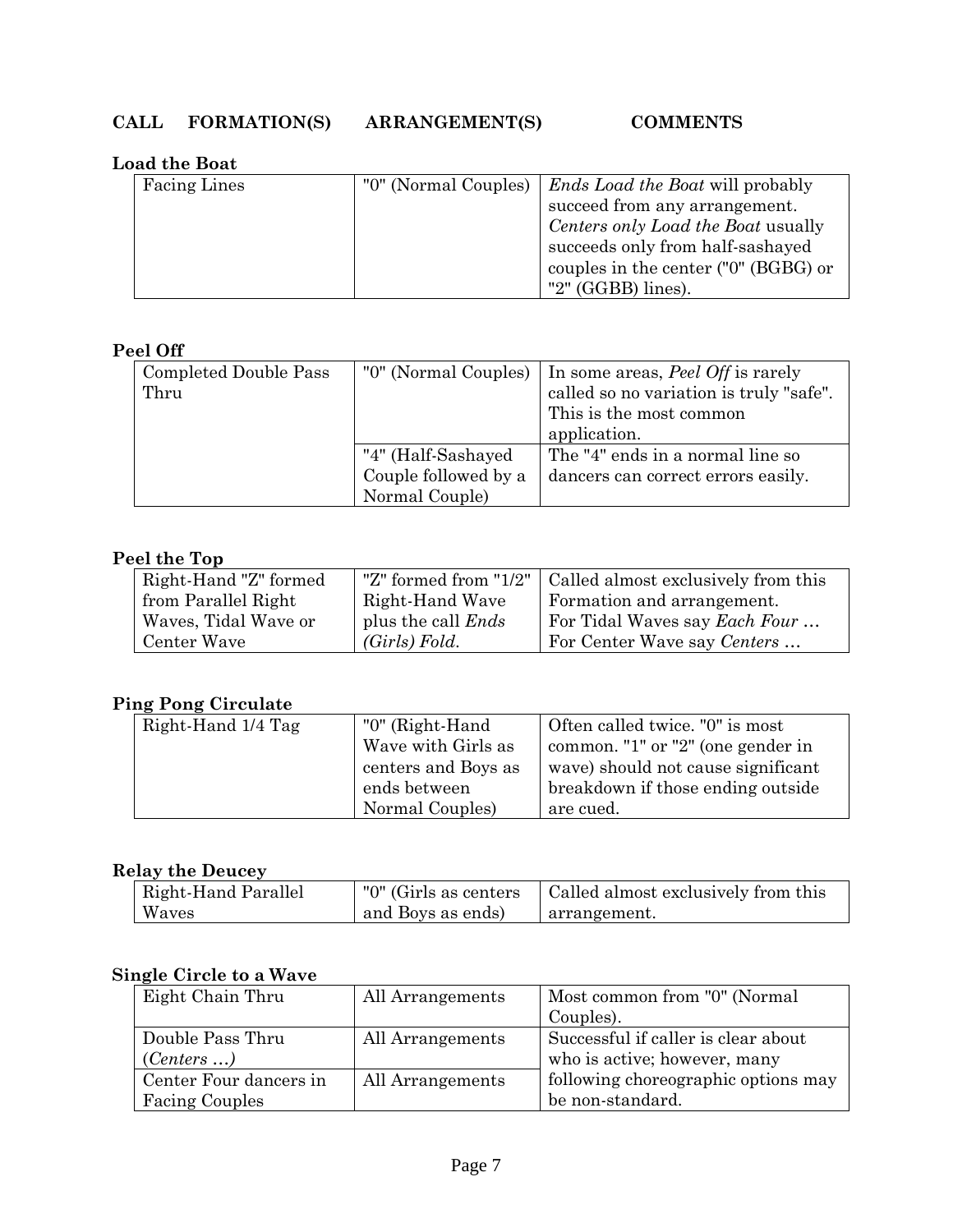# **Spin Chain and Exchange the Gears**

| Right-Hand Parallel | "0" (Girls as centers | Called almost exclusively from this |
|---------------------|-----------------------|-------------------------------------|
| Waves               | and Boys as ends)     | arrangement.                        |

# **Spin Chain the Gears**

| Right-Hand Parallel | "0" (Girls as centers | Called almost exclusively from this |
|---------------------|-----------------------|-------------------------------------|
| Waves               | and Boys as ends)     | arrangement.                        |

### **Teacup Chain**

| Static Square | Normal Couples | Head Ladies center for a Teacup        |
|---------------|----------------|----------------------------------------|
|               |                |                                        |
|               |                | <i>Chain</i> is the most common call.  |
|               |                | Success is higher if it is preceded by |
|               |                | a Left Arm Turn with partner or a      |
|               |                | Courtesy Turn with partner. You        |
|               |                | may need to add the cue Side Ladies    |
|               |                | to the Right.                          |

#### **Track Two**

| Completed Double Pass |                     | "0" (Normal Couples)   Called almost exclusively from this |
|-----------------------|---------------------|------------------------------------------------------------|
| Thru                  |                     | arrangement.                                               |
|                       | "3" (Normal Couple  | May be successful here if trailers are                     |
|                       | leading, with Half- | reminded to follow the leader.                             |
|                       | Sashayed Couple     |                                                            |
|                       | following)          |                                                            |

#### **Trade the Wave**

| Left-Hand Parallel       | "0" (Girls as ends   | Most commonly called to change      |
|--------------------------|----------------------|-------------------------------------|
| Waves                    | and Boys as centers) | from Left-Hand to Right-Hand        |
|                          |                      | Waves. Many dancers expect to hear  |
|                          |                      | <i>Take a Peek first.</i>           |
| Center Four dancers in a | Girls as ends and    | Successful if caller is clear about |
| Left-Hand Wave           | Boys as centers      | who is active.                      |
| (Centers )               |                      |                                     |